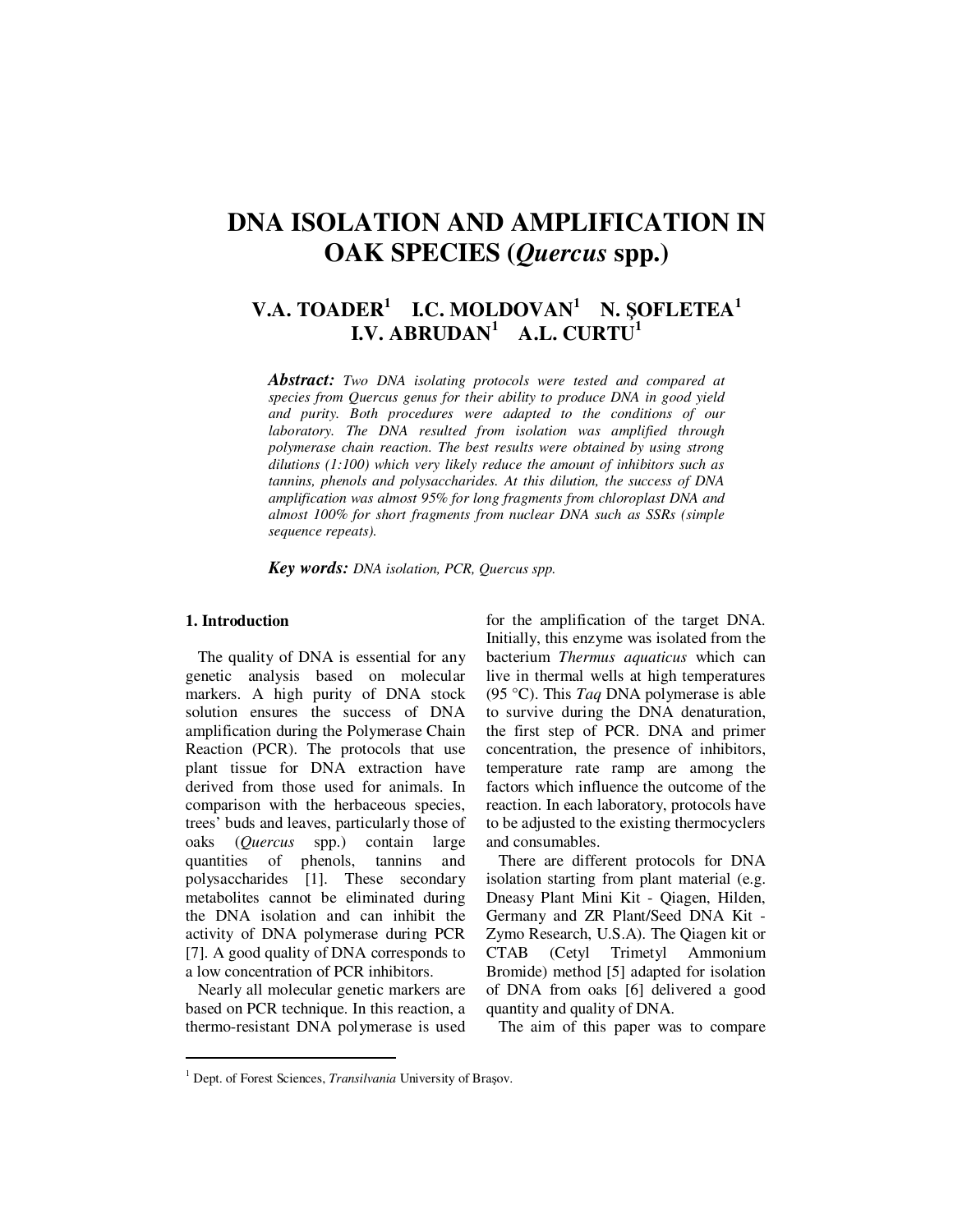two different DNA isolation protocols after adaptation to the conditions of our laboratory and to test the amplification of short and long DNA fragments via PCR in several oak species native to Romania. As a short DNA fragment (approximately 200 bp) we selected a simple sequence repeats (SSRs) locus. The larger fragments (approximately 2000-4000 bp) were amplified from the chloroplast DNA (cpDNA).

### **2. Materials and Methods**

Two standard protocols, Dneasy Plant Mini Kit (Qiagen, Hilden, Germany) [11] and ZR Plant/Seed DNA Kit (Zymo Research, U.S.A) [12], were tested. Winter buds were used in both cases as starting materials. We tested on fresh buds, collected in the same day with the isolation, and on buds kept for several months in a freezer at  $-60$  °C. The usage of winter buds is recommended because they contain more DNA and have a low concentration of phenols and tannins. For the isolation we removed the scales of the buds and extracted the apical meristem. We avoid including any wood into the isolation tube because this tissue has a high concentration of metabolites. The wet weight of material was between 75 and 90 mg in both protocols.

The Qiagen procedure requires grinding of the tissues in the presence of liquid nitrogen. Keeping the material in liquid nitrogen improves the breakage of cell membranes. We eliminated this step because the procurement of liquid nitrogen was not possible. The material was grinded in 2 mL - Eppendorf tubes with the help of a Tissue Lyser Ruptor. For incubation, we used a Memmert water bath.

For quantification of the stock DNA solution we run horizontal electrophoresis in 1.5% agarose gel with 2 µL of DYE (loading buffer) combined with 5 µL of DNA. SERVA DNA Standard 1000 and 5000 bp DNA ladder was used. After 50 minutes at 100 V, the gels were stained with GelRed Nucleic Acid Gel Stain (Biotium) and visualized in an ultraviolet light chamber (GelDoc-It, UVP Imaging system).

PCR was carried out in two thermocyclers (Eppendorf and Corbett) in 0.2 mL individual tubes and 96 well plates. For a short DNA fragment, we selected microsatellite locus ssrQpZAG9, which was for the first time characterised in *Q. petraea* [9]. This locus was sequenced in several oak species [3]. Four longer fragments originating from cpDNA trnD/trnT (DT), psaA/trnS (AS), psbC/trnD (CD) [4], respectively trnT/trnF (TF) [10] were amplified. This large chloroplast fragments were used for identifying cpDNA haplotypes across Europe [8]. For both types of fragments the PCR was performed in a 15  $\mu$ L volume<br>containing 2  $\mu$ L template DNA containing 2 µL template DNA (approximately 1.2-1.6 ng), 7.5 µL Master Mix, 3.5  $\mu$ L H<sub>2</sub>O and 0.5 mM (1  $\mu$ L) of each primer. The PCR profile for the amplification of the SSR locus was as follows: 3 minutes of denaturation at 94 ºC followed by 32 cycles of 50 s denaturation at 94 °C, a 50 s annealing step at 56 °C, a 1 min elongation step at 72 ºC and a final extension step at 72 ºC for 10 min. The PCR profile for the amplification of the cpDNA fragments was as follows: 4 minutes of denaturation at 94 ºC followed by 30 cycles of 50 s denaturation at 94 ºC, a 50 s annealing step at 58 ºC, a 2 (4) min elongation step at 72 ºC and a final extension step at 72 ºC for 10 (15) min.

### **3. Results and Discussion**

### **3.1. DNA Isolation**

Because of the difficulty of getting liquid nitrogen, we adapted the Qiagen protocol by freezing the plant material until disruption at 60 °C. For a better grinding with the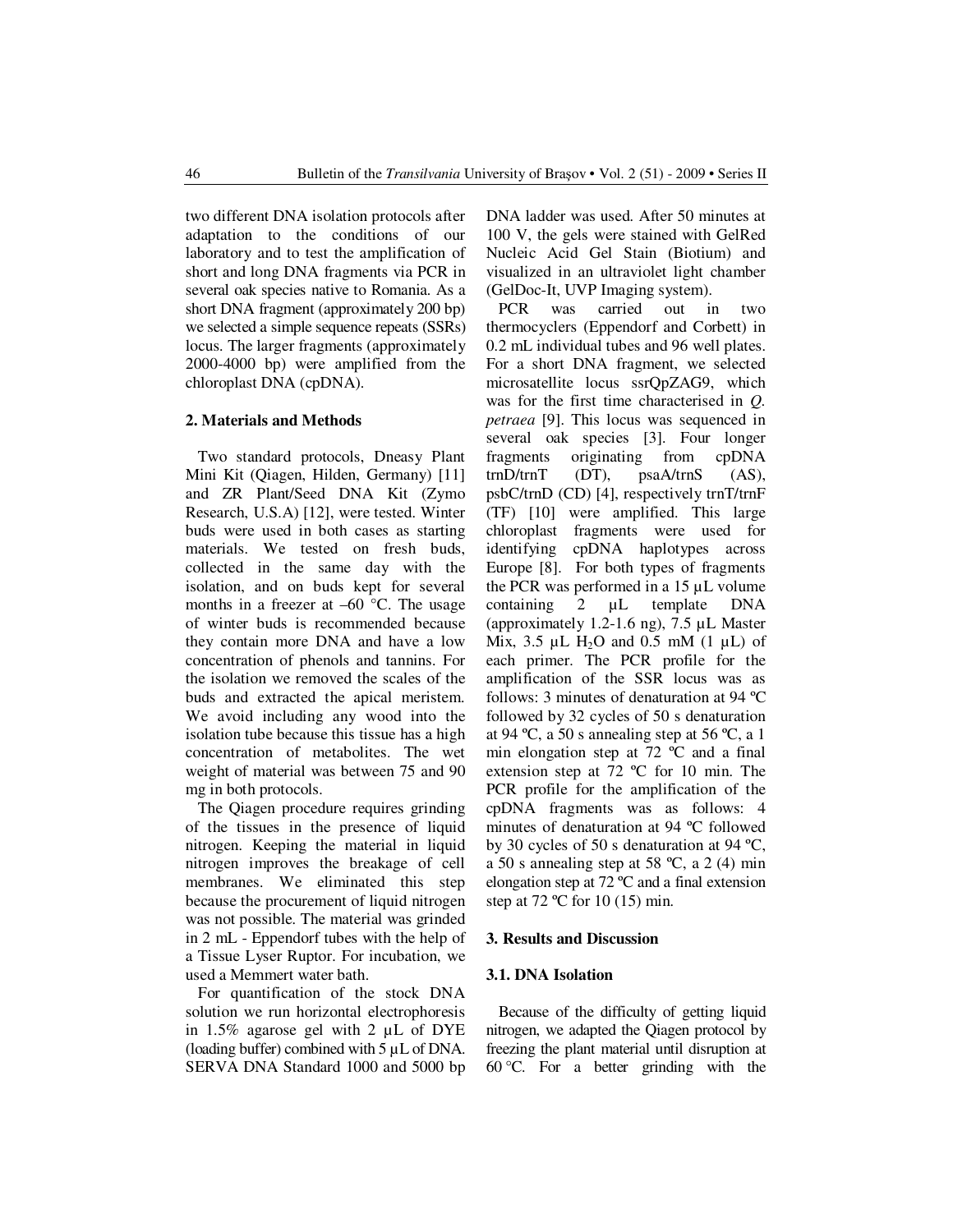TissueLyser, we used two tungsten carbide beads with 3 mm in diameter instead of one. The collection tubes together with the tungsten carbide beads and the adaptors were kept at low temperatures until shortly before the disruption.

We started grinding the plant material in tubes with conic base. The resulting amount of DNA was very low because nearly all of the material remained intact at the tip of the tubes. By contrast, when using tubes with hemispheric base the amount of DNA was substantially higher. Moreover, an additional step of centrifugation after the grinding helped the detachment of the plant material from the cap of the tubes. This step does contribute to a better mixing of lysat with Buffer AP1 and RNase a solution. We have also observed that a longer time of incubation (12-14 minutes as compared to the 10 minutes specified in the standard protocol) increases the amount of DNA. A longer incubation will help the breakage of cell and nuclear membranes. The temperature of incubation was the same  $(65 \degree C)$  as well as the remaining steps of the standard protocol.

The DNA yield was 60-80 ng/µL as estimated by agarose gel electrophoresis. The elution volume was  $2 \times 100 \mu L$ . The total DNA yield was estimated at 6-8 µg in each elution. Though the DNA yield was very similar, the second elution showed very little degradation as compared to the first one (Figure 1).



Fig. 1. *DNA isolated from ten different oak individuals by using Qiagen procedure*  (*first elution - left and second elution - right*)

An advantage of the Qiagen procedure was the relatively short period of time necessary to obtain the DNA in comparison of the classical protocols based on DNA washing and purification with different solutions (PVP, EDTA, chloroform, isoamyl alcohol, ethanol in different concentrations etc.).

The Zymo Research protocol supposes grinding of the plant material with the lysis buffer and numerous beads of quartz in the tubes provided by the kit. As in the case of Qiagen procedure, the disruption of the material was carried out in the TissueLyser. However, the first results were not satisfactory, very likely due to the beads' diameter and weight. The beads were too small and did not have the power to crush the tissues. Therefore, the protocol was improved by replacing the quartz beads with those used in Qiagen procedure (two tungsten carbide beads with 3 mm in diameter). Examples of DNA extracted from oaks by using Zymo Research procedure is shown in Figure 2.



Fig. 2. *DNA isolated from eight different oak individuals by using Zymo procedure*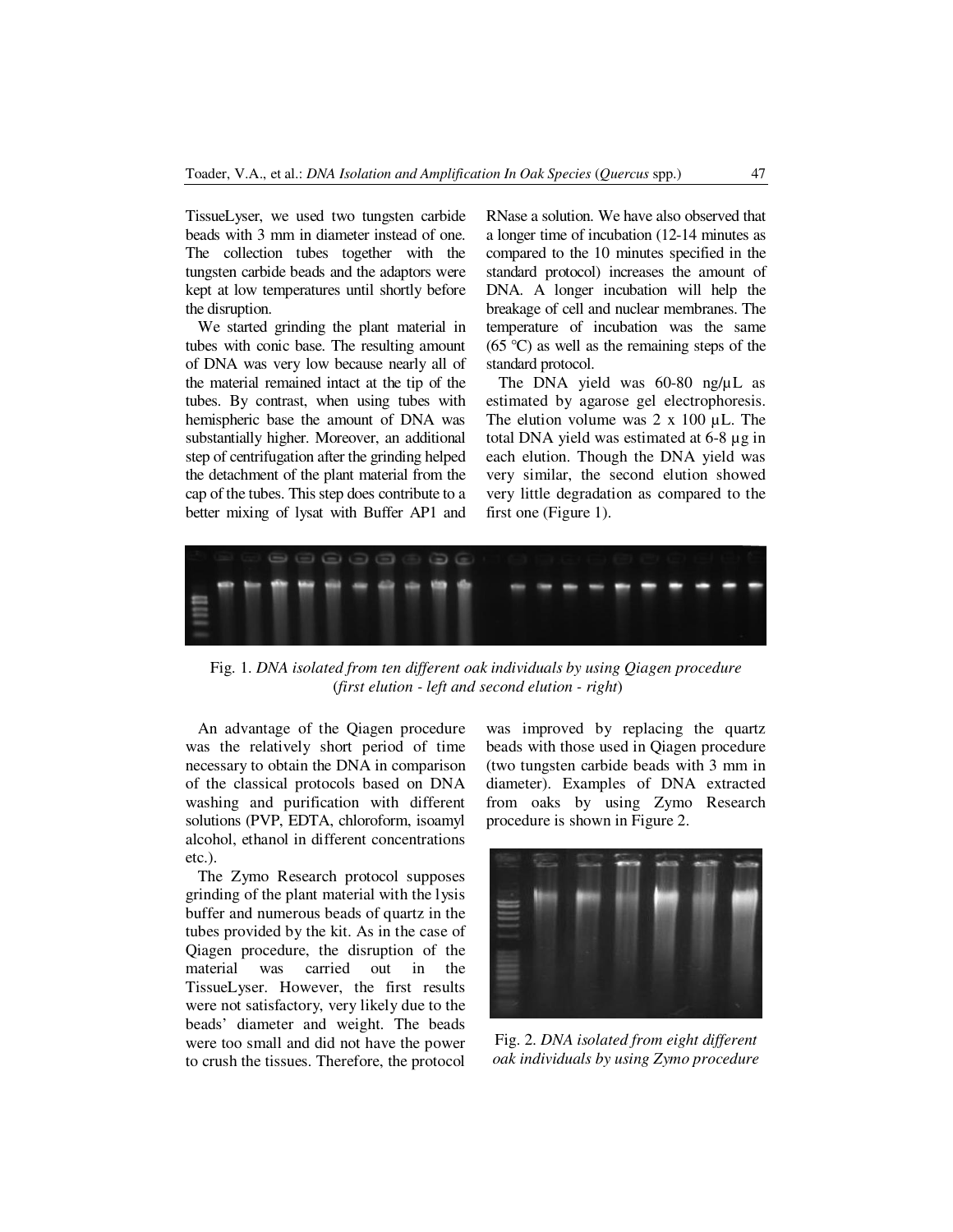Similar results were obtained in a comparative analysis of different DNA extraction protocols in which. DNA from many herbaceous plants but also from ligneous plants including one oak species (*Q. robur*) was isolated [2]. The Qiagen protocol has showed the best result in *Q. robur*.

# **3.2. Polymerase Chain Reaction (PCR)**

Despite our efforts to get a very high DNA purity, several impurities such as proteins, polysaccharides, phenol, tannins and salts were very probably present in the stock solution. Even though PCR is a robust procedure, because it consists of many cycles of enzymatic reactions, it is sensitive to these impurities. However, when simple sequence repeats (SSRs), fragments up to 200 bp were amplified in our oak species, the rate of success was almost 100% (Figure 3). The situation was totally different for long cpDNA fragments. When the same standard DNA dilution (1:20, 2  $\mu$ L of DNA stock solution in 38 µL of RNase-free water) was used, we had almost no product or products of very low intensity. The results were very similar irrespective of the primer pairs used into the reaction. By testing different

DNA dilution prior to PCR we realized that a very strong dilution (1:100) would be optimal for all four cpDNA primer pairs (Figure 4).



Fig. 3. *Amplification of SSRs in four oak individuals. The length of the fragments is approximately 200 bp*

At this dilution, the PCR products are uniform and show the same intensity in all samples (Figure 5). At small dilutions of DNA (e.g. 1:20), very likely, the enzyme inhibitors still have a high concentration. Another plausible explanation is that the proportion of DNA is too high, and primers and free-nucleotides are not in a sufficient quantity for completing the reaction.



Fig. 4. *The effect of DNA dilutions on PCR amplification of the chloroplast region psaA/trnS. The length of the fragment is approximately 4000 bp. DNA from the same Q. robur individual was used in all cases*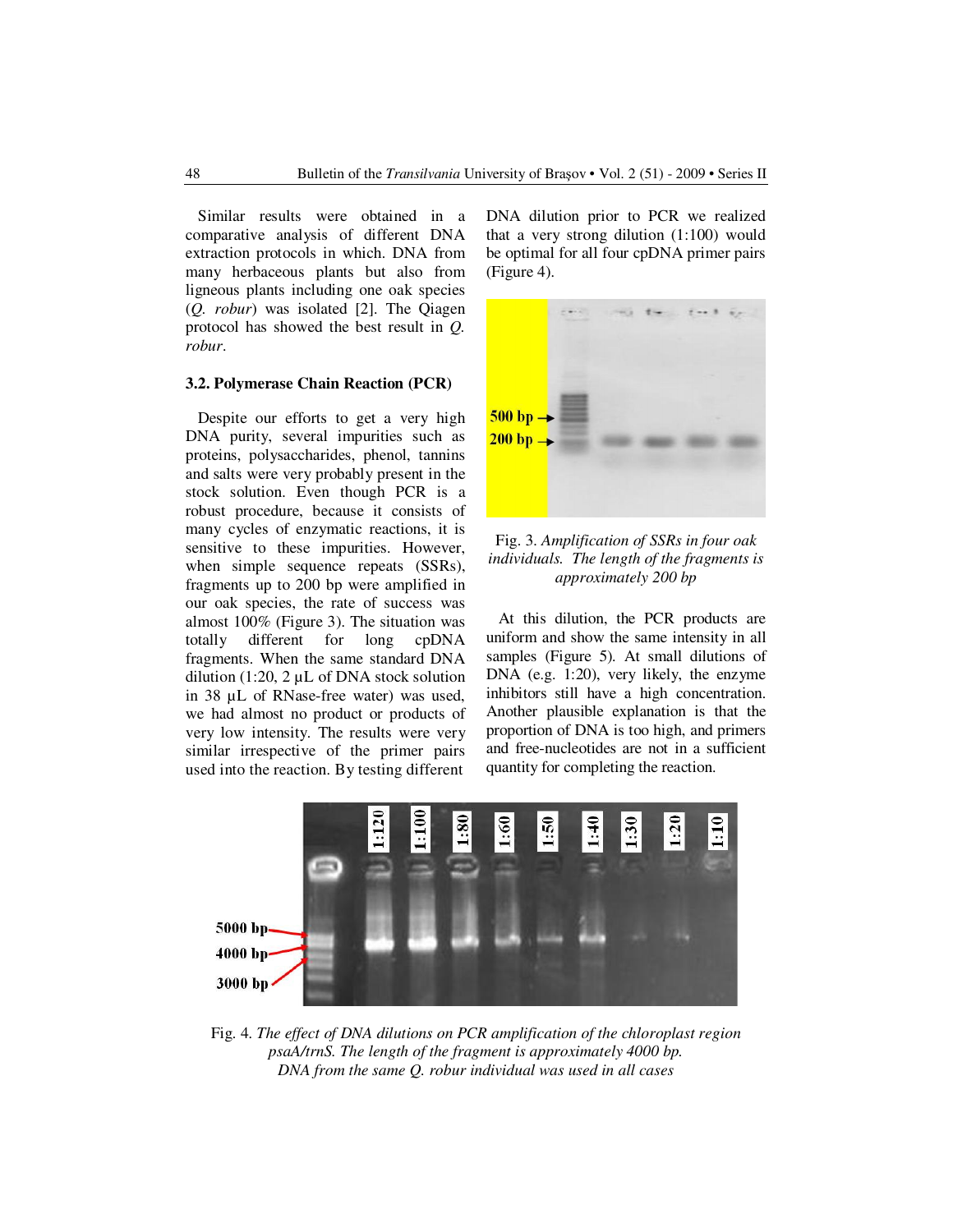

Fig. 5. *Longer PCR products for trnD/trnT cpDNA fragment in different Quercus species*  (*DNA dilution 1:100*)

Gradient PCRs were performed on both thermocyclers. No significant differences were observed between the two types of PCR machine.

The optimization process continued with the number of cycles, duration of denaturation and elongation. We also tested different types of DNA polymerase and associated buffers (Qiagen Taq PCR Master Mix, Qiagen HotStarTaq DNA Polymerase, GoTag Hot Start Polymerase Promega, and GreenDreamTaq DNA Polymerase Fermentas). For the SSR locus, we have always got very good products. The type of the polymerase enzyme seems to have very little influence on the efficiency of PCR. On the contrary, the type of polymerase played a major role for the amplification of the large noncoding cpDNA regions. The best results, under the present circumstances, were obtained for PCR using GreenDreamTaq DNA Polymerase from Fermentas.

#### **4. Conclusions**

The yield and purity of DNA was very similar in all native oak species we tested: *Q. robur, Q. petraea, Q. pedunculiflora* and *Q. cerris*, respectively. As expected, we obtained larger amounts of DNA from fresh winter oak buds than from buds frozen for a long time at –60 °C. However, the differences were small. The use of buds collected in early spring, shortly before flushing, is not recommended. In this case, the DNA showed a higher degradation. The Qiagen procedure delivered good results without using liquid nitrogen for freezing the plant material prior to disruption and homogenization step.

Shorter DNA fragments like SSRs could be amplified via PCR without difficulties in all samples. In order to successfully amplify large regions from the chloroplast DNA, serial dilutions proved to be very helpful. A 1:100 DNA dilution seems to be the optimal starting template for PCR in our case. In this way, the effects of impurities present in our DNA could be overcome. The amplification of larger DNA fragments was more sensitive to the type of polymerase used.

#### **Acknowledgements**

We are grateful to ing. Andras Tothpal for field assistance. This work was funded by UEFISCSU through the project ID-183 no. 237/2007 and ANCS-CNMP through the Partnership OAKGIS no. 51-029/2007.

#### **References**

- 1. Beldeanu, C.E.: *Produse forestiere*  (*Forestry Products*). Braşov. Editura Universităţii *Transilvania*, 2008.
- 2. Csaikl, U.M., Bastian, H., et al.: